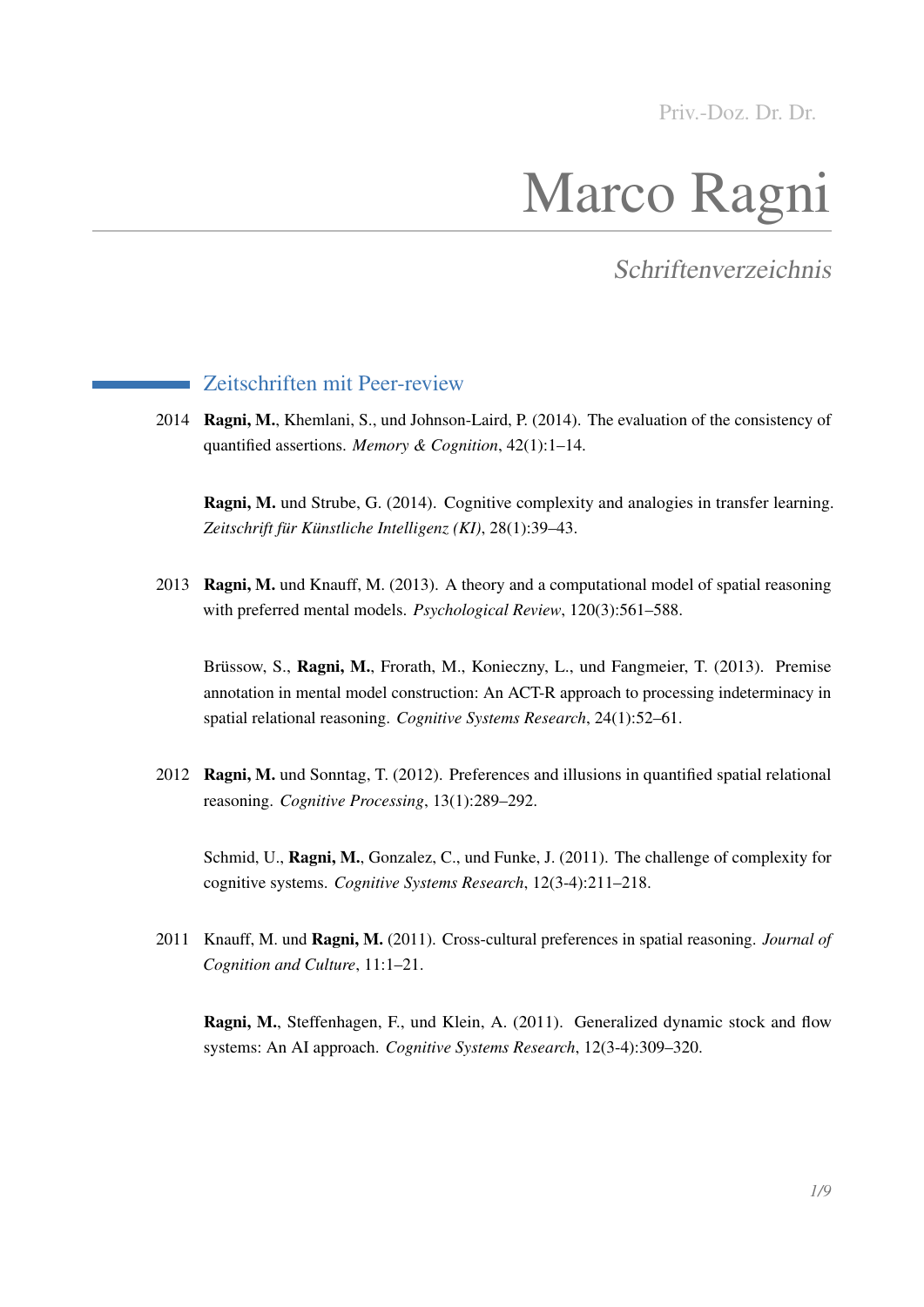- 2010 Ragni, M. und Löffler, C. M. (2010). Complex problem solving: another test case? *Cognitive Processing*, 11(2):159–170.
- 2009 Ragni, M., Wiener, J. M., Hölscher, C., Brösamle, M., Büchner, S., Kalff, C., Kuhnmünch, G., und Strube, G. (2009). Human Spatial Cognition: Cognitive Science Joins AI and Robotics. *KI*, 23(2):46–49.
- 2008 Moratz, R. und Ragni, M. (2008). Qualitative spatial reasoning about relative point position. *Journal of Visual Languages & Computing*, 19(1):75–98.

Ragni, M. und Knauff, M. (2008). Deductive spatial reasoning: A computational and cognitive perspective. *Zeitschrift für Künstliche Intelligenz (KI), Themenheft Spatial Cognition*, S. 13– 17.

## Buchpublikation und Herausgeberschaft

- 2015 Ragni, M. und Stolzenburg, F. (2015). High-level cognition and computation. Sonderausgabe der Zeitschrift für künstliche Intelligenz.
- 2014 Ragni, M. und Stolzenburg, F., (Hrsg.) (2014). *Proceedings of the KI 2014 Workshop on Higher-Level Cognition and Computation*. SFB/TR 8 Report No. 037-09/2014.
- 2013 Ragni, M., Raschke, M., und Stolzenburg, F., (Hrsg.) (2013). *Proceedings of the KI 2013 Workshop on Visual and Spatial Cognition*. SFB/TR 8 Report No. 034-08/2013.
- 2012 Barkowsky, T., Ragni, M., und Stolzenburg, F., (Hrsg.) (2012). *Human Reasoning and Automated Deduction - KI 2012 Workshop Proceedings*. SFB/TR 8 Report No. 032-09/2012.
- 2011 Schmid, U., Ragni, M., Gonzalez, C., und Funke, J. (2011). Sonderausgabe zu Complex Cognition. *Cognitive Systems Research*, 12(3-4).
- 2008 Ragni, M. (2008). *Räumliche Repräsentation, Komplexität und Deduktion: Eine kognitive Komplexitätstheorie [Spatial representation, complexity and deduction: A cognitive theory of complexity]*. Akademische Verlagsgesellschaft.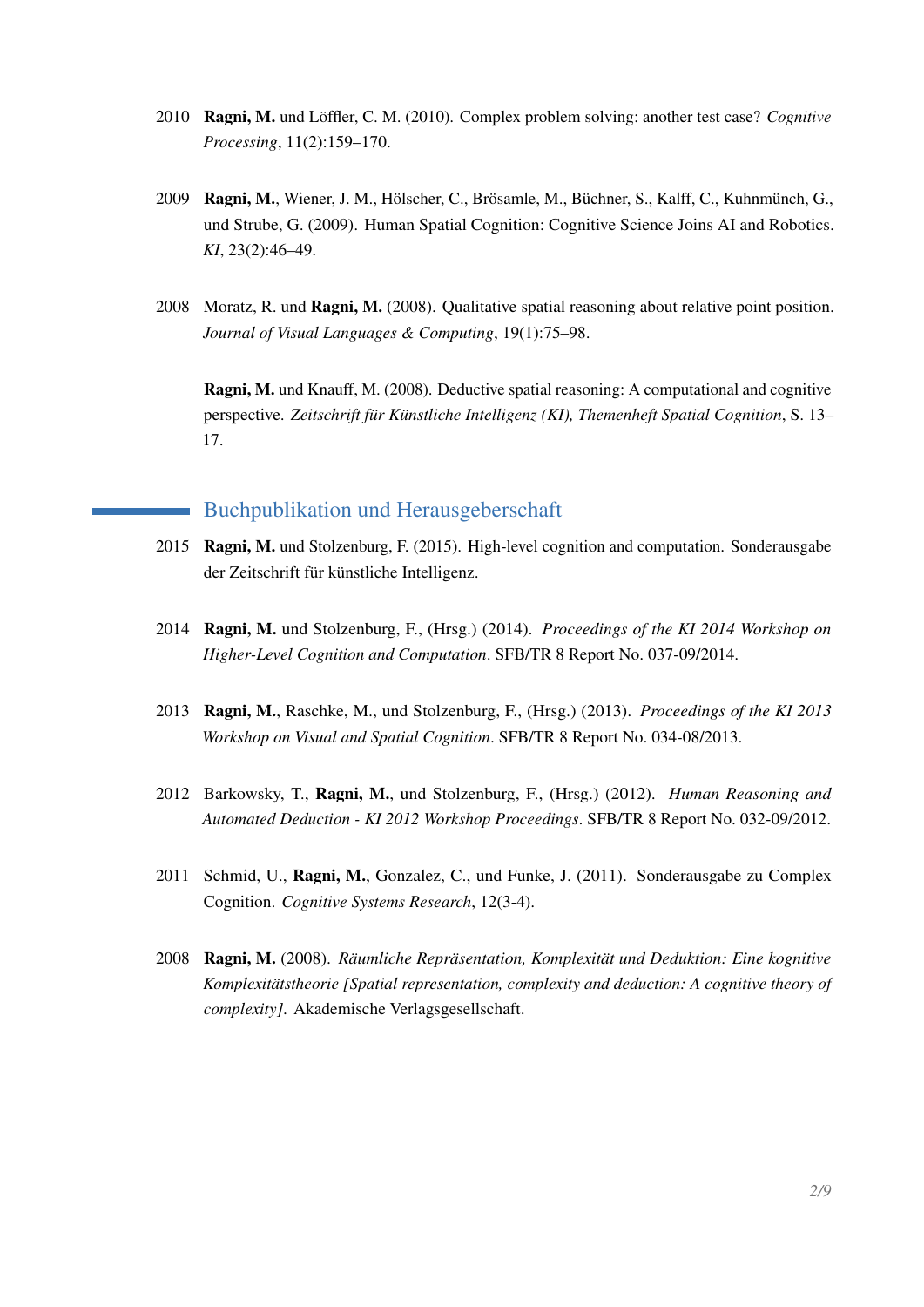## Buch- und Konferenzbeiträge mit Peer-review

2014 Ragni, M. und Neubert, S. (2014). Analyzing Raven's Intelligence Test: Cognitive Model, Demand, and Complexity. In Prade, H. und Richard, G., (Hrsg.), *Computational Approaches to Analogical Reasoning: Current Trends*, volume 548 of *Studies in Computational Intelligence*, S. 351–370. Springer Berlin Heidelberg.

Ragni, M., Singmann, H., und Steinlein, E.-M. (2014). Theory Comparison for Generalized Quantifiers. In Bello, P., Guarini, M., McShane, M., und Scassellati, B., (Hrsg.), *Proceedings of the 36th Annual Conference of the Cognitive Science Society*, S. 1228 – 1234. Austin, TX: Cognitive Science Society.

Bennati, S., Brüssow, S., Ragni, M., und Konieczny, L. (2014). Gestalt Effects in Planning: Rush-Hour as an example. In Bello, P., Guarini, M., McShane, M., und Scassellati, B., (Hrsg.), *Proceedings of the 36th Annual Conference of the Cognitive Science Society*, S. 1234–1240. Austin, TX: Cognitive Science Society.

Kuhnmünch, G. und Ragni, M. (2014). Can Formal Non-monotonic Systems Properly Describe Human Reasoning? In Bello, P., Guarini, M., McShane, M., und Scassellati, B., (Hrsg.), *Proceedings of the 36th Annual Conference of the Cognitive Science Society*, S. 1222– 1228. Austin, TX: Cognitive Science Society.

Albrecht, R. und Ragni, M. (2014). Spatial Planning: An ACT-R Model for the Tower of London Task. In Freksa, Christian and Nebel, Bernhard and Hegarty, Mary and Barkowsky, Thomas, (Hg.), *Spatial Cognition IX - International Conference, Spatial Cognition 2014, Bremen, Germany, September 15-19, 2014. Proceedings*, volume 8684 of *Lecture Notes in Computer Science*, S. 222–236. Springer International Publishing.

Steffenhagen, F., Albrecht, R., und **Ragni, M.** (2014). Automatic identification of human strategies by cognitive agents. In *KI 2014: Advances in Artificial Intelligence - 37th Annual German Conference on AI, Stuttgart, Germany, September 22-26, 2014. Proceedings*, Lecture Notes in Computer Science, S. 62–67. Springer Berlin Heidelberg.

2013 Becker-Asano, C., Stahl, P., Ragni, M., Courgeon, M., Martin, J.-C., und Nebel, B. (2013). An affective virtual agent providing embodied feedback in the paired associate task: system design and evaluation. In Aylett, R., Krenn, B., Pelachaud, C., und Shimodaira, H., (Hrsg.), *Intelligent Virtual Agents*, volume 8108 of *Lecture Notes in Computer Science*, S. 406–415. Springer Berlin Heidelberg.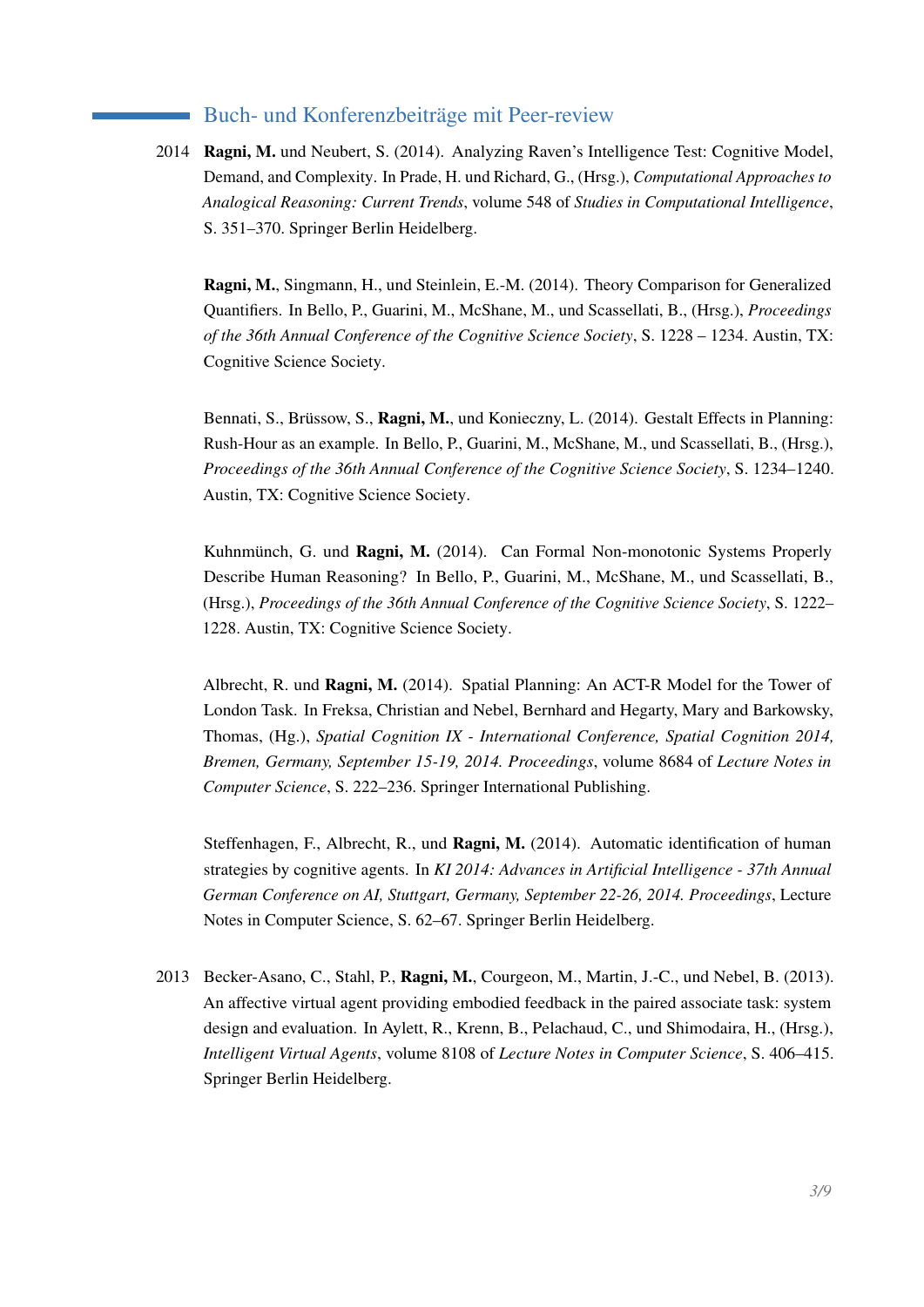Dietz, E.-A., Hölldobler, S., und Ragni, M. (2013). A Computational Logic Approach to the Abstract and the Social Case of the Selection Task. In Morgenstern, L., Davis, E., und Williams, M.-A., (Hrsg.), *11th International Symposium on Logical Formalizations of Commonsense Reasoning*.

Strube, G., Ferstl, E., Konieczny, L., und Ragni, M. (2013). Kognition. In Görz, G., Schneeberger, J., und Schmid, U., (Hrsg.), *Handbuch der Künstlichen Intelligenz*. Oldenbourg, München.

2012 Tenbrink, T. und Ragni, M. (2012). Linguistic principles for spatial relational reasoning. In Stachniss, C., Schill, K., und Uttal, D. H., (Hrsg.), *Spatial Cognition VIII - International Conference, Spatial Cognition 2012, Kloster Seeon, Germany, August 31 - September 3, 2012. Proceedings*, Lecture Notes in Computer Science, S. 279–298. Springer.

Ragni, M. und Klein, A. (2012). Deductive Reasoning - Using Artificial Neural Networks to Simulate Preferential Reasoning. In Rosa, A. C., Correia, A. D., Madani, K., Filipe, J., und Kacprzyk, J., (Hrsg.), *IJCCI 2012 - Proceedings of the 4th International Joint Conference on Computational Intelligence, Barcelona, Spain, 5 - 7 October, 2012*, S. 635–638. SciTePress.

Ragni, M. und Neubert, S. (2012). Solving Raven's IQ-tests: An AI and Cognitive Modeling Approach. In Raedt, L. D., Bessiere, C., Dubois, D., Doherty, P., Frasconi, P., Heintz, F., und Lucas, P. J. F., (Hrsg.), *Proceedings of the 20th European Conference on Artificial Intelligence*, S. 666–671, Amsterdam. IOS Press.

Kottlors, J., Brand, D., und Ragni, M. (2012). Modeling Behavior of Attention-Deficit-Disorder Patients in a N-Back Task. In Rußwinkel, N., Drewitz, U., und van Rijn, H., (Hrsg.), *Proceedings of ICCM 2012 11th International Conference on Cognitive Modeling* , S. 297–302, Berlin. Universitätsverlag der TU Berlin.

Ragni, M. und Wiener, J. (2012). Constraints, Inferences, and the Shortest Path: Which paths do we prefer? In Miyake, N., Peebles, D., und Cooper, R., (Hrsg.), *Proceedings of the 34th Annual Conference of the Cognitive Science Society*, S. 2216–2221, Austin, TX. Cognitive Science Society.

Haring, K., Ragni, M., Konieczny, L., und Watanabe, K. (2012). The use of ACT-R to develop an attention model for simple driving tasks. In Miyake, N., Peebles, D., und Cooper, R., (Hrsg.), *Proceedings of the 34th Annual Conference of the Cognitive Science Society*, S. 432–427, Austin, TX. Cognitive Science Society.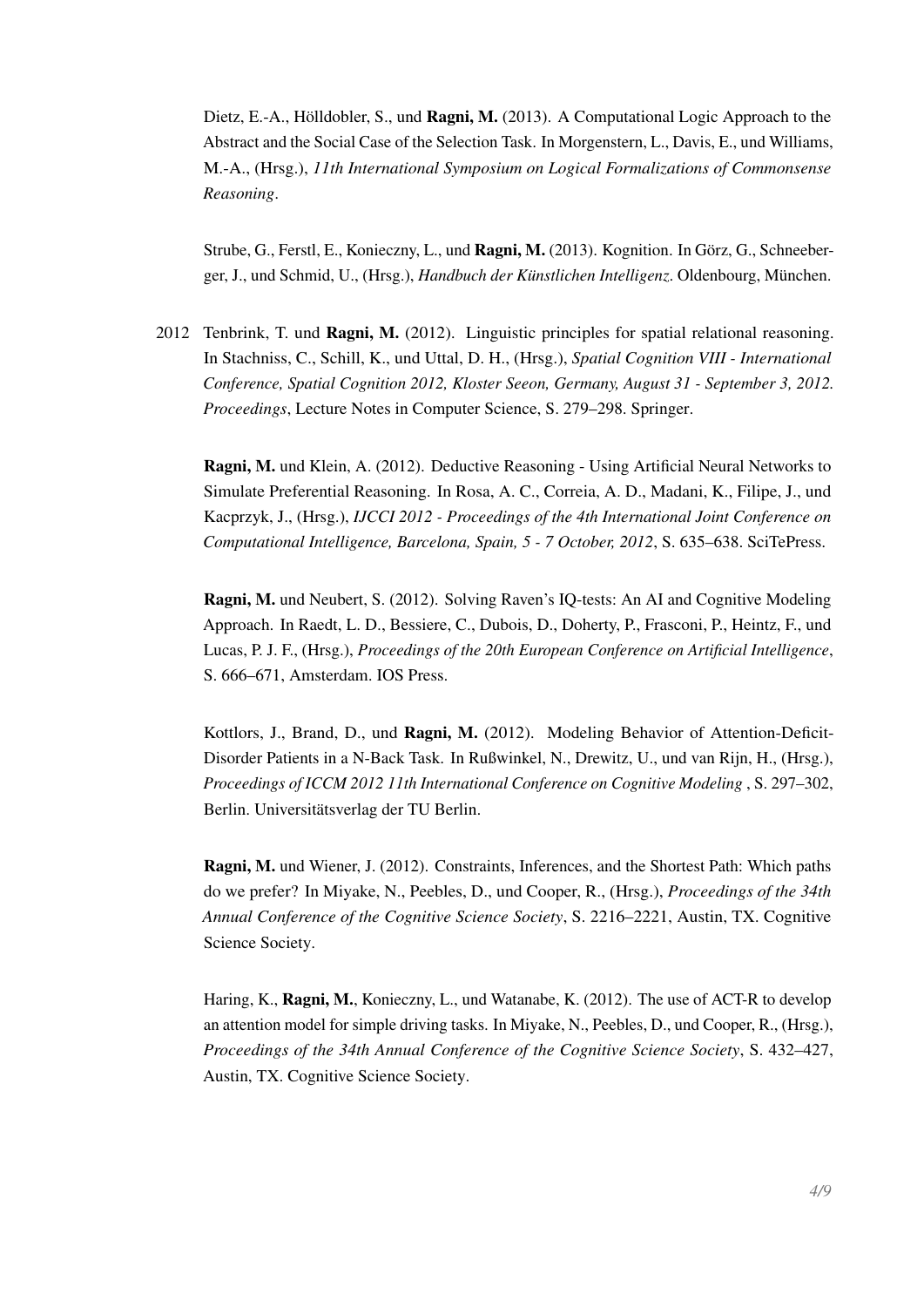Brüssow, S., Frorath, M., Ragni, M., und Fangmeier, T. (2012). An ACT-R approach to reasoning about spatial relations with preferred and alternative mental models. In Rußwinkel, N., Drewitz, U., und van Rijn, H., (Hrsg.), *Proceedings of the 11th International Conference on Cognitive Modeling*, S. 19–24, Berlin. Universitätsverlag der TU Berlin.

Dietz, E.-A., Hölldobler, S., und Ragni, M. (2012). A Computational Approach to the Suppression Task. In Miyake, N., Peebles, D., und Cooper, R., (Hrsg.), *Proceedings of the 34th Annual Conference of the Cognitive Science Society*, S. 1500–1505, Austin, TX. Cognitive Science Society.

Dietz, E.-A., Hölldobler, S., und Ragni, M. (2012). A Simple Model for the Wason Selection Task. In Barkowsky, T., **Ragni, M.**, und Stolzenburg, F., (Hrsg.), *Report Series of the Transregional Collaborative Research Center SFB/TR 8 Spatial Cognition*, number 032-09/2012 in Transregional Collaborative Research Center SFB/TR 8 Spatial Cognition.

Haring, K., Ragni, M., und Konieczny, L. (2012). Cognitive Model of Drivers Attention. In Rußwinkel, N., Drewitz, U., und van Rijn, H., (Hrsg.), *Proceedings of ICCM 2012 the 11th International Conference on Cognitive Modeling*, S. 275–280. Universitätsverlag der TU Berlin.

Bennati, S. und Ragni, M. (2012). Cognitive Robotics: Analysis of Preconditions and Implementation of a Cognitive Robotic System for Navigation Tasks. In Rußwinkel, N., Drewitz, U., und van Rijn, H., (Hrsg.), *Proceedings of ICCM 2012 the 11th International Conference on Cognitive Modeling*, S. 157–162. Universitätsverlag der TU Berlin.

Embgen, S., Luber, M., Becker-Asano, C., Ragni, M., Evers, V., und Arras, K. O. (2012). Robot-specific social cues in emotional body language. In *IEEE Int. Symp. on Robot and Human Interactive Communication (RO-MAN)*, S. 1019–1025. IEEE.

2011 **Ragni, M.** und Brüssow, S. (2011). Human spatial relational reasoning: Processing demands, representations, and cognitive model. In Burgard, W. und Roth, D., (Hrsg.), *Proceedings of the 25th AAAI Conference on Artificial Intelligence*, S. 828–834, San Francisco, CA. AAAI Press.

Ragni, M. und Klein, A. (2011). Predicting Numbers: An AI Approach to Solving Number Series. In Edelkamp, S. und Bach, J., (Hrsg.), *KI 2011: Advances in Artificial Intelligence*, volume 7006 of *Lecture Notes in Computer Science*, S. 255–259, Berlin, Heidelberg, New York. Springer.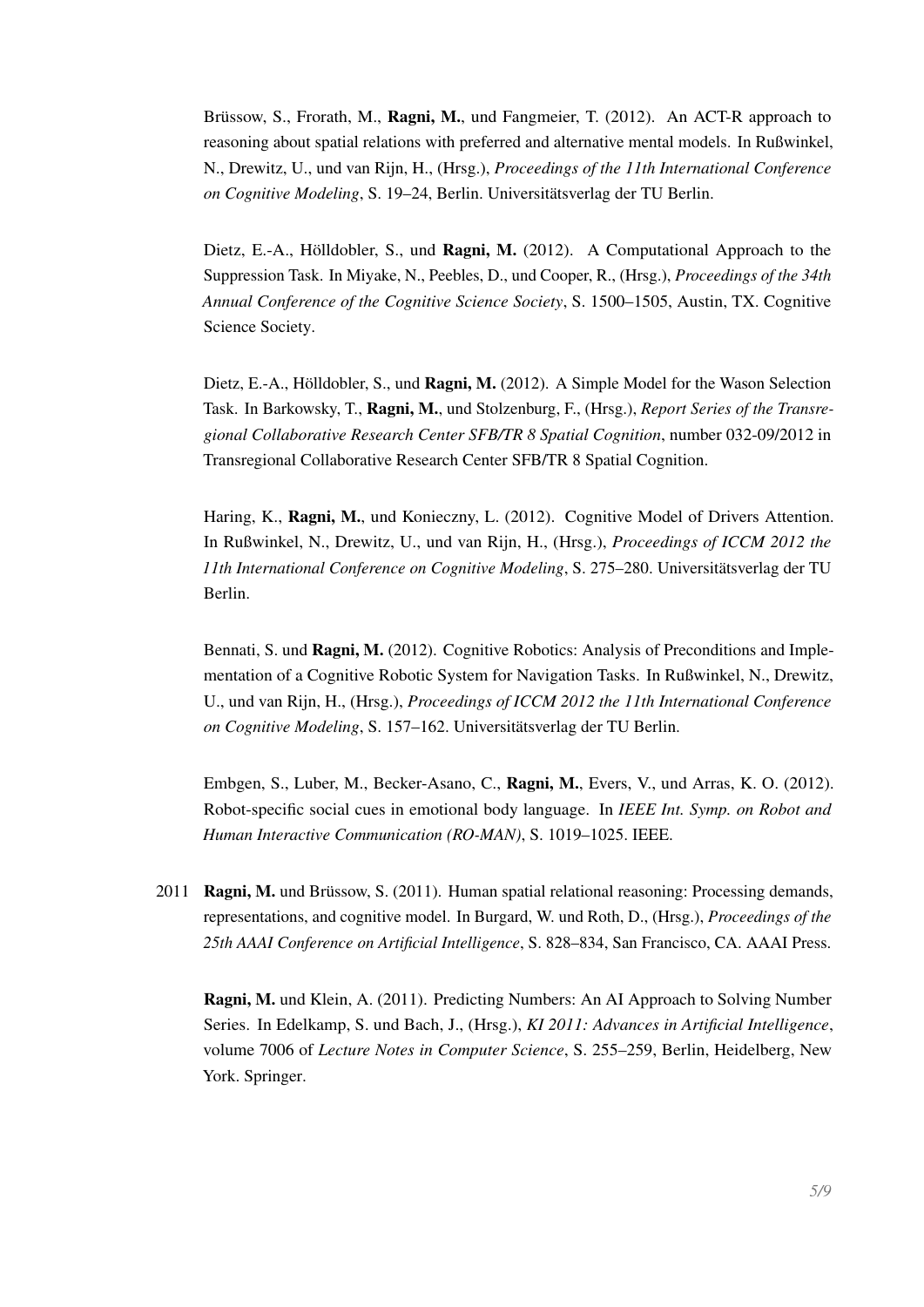Ragni, M. und Klein, A. (2011). Solving Number Series - Architectural Properties of Successful Artificial Neural Networks. In Madani, K., Kacprzyk, J., und Filipe, J., (Hrsg.), *NCTA 2011 - Proceedings of the International Conference on Neural Computation Theory and Applications*, S. 224–229. SciTePress.

Ragni, M., Steffenhagen, F., und Fangmeier, T. (2011). A Structural Complexity Measure for Predicting Human Planning Performance. In Carlson, L., Hoelscher, C., und Shipley, T. F., (Hrsg.), *Proceedings of the 33rd Annual Conference of the Cognitive Science Society*, S. 2353–2358. Austin, TX. Cognitive Science Society.

Ragni, M., Stahl, P., und Fangmeier, T. (2011). Cognitive Complexity in Matrix Reasoning Tasks. In Kokinov, B., Karmiloff-Smith, A., und Nersessian, N. J., (Hrsg.), *European Perspectives on Cognitive Science: Proceedings of the European Conference on Cognitive Science*. NBU Press, Sofia, 2011.

Albrecht, R., Brüssow, S., Kaller, C., und Ragni, M. (2011). Using a Cognitive Model for an In-Depth Analysis of the Tower of London. In Carlson, L., Hoelscher, C., und Shipley, T. F., (Hrsg.), *Proceedings of the 33rd Annual Conference of the Cognitive Science Society*, S. 693–698, Austin, TX. Cognitive Science Society.

2010 Ragni, M., Fangmeier, T., und Brüssow, S. (2010). Deductive spatial reasoning: From neurological evidence to a cognitive model. In Salvucci, D. D. und Gunzelmann, G., (Hrsg.), *Proceedings of the 10th International Conference on Cognitive Modeling*, S. 193–198, Philadelphia, PA. Drexel University.

Stahl, P. und Ragni, M. (2010). Complexity in Analogy Tasks: An Analysis and Computational Model. In Coelho, H., Studer, R., und Wooldridge, M., (Hrsg.), *Proceedings of the 19th European Conference on Artificial Intelligence (ECAI 2010)*, volume 215 of *Frontiers in Artificial Intelligence and Applications*, S. 1041–1042. IOS Press.

Ragni, M. und Becker, B. (2010). Preferences in Cardinal Direction. In Ohlsson, S. und Catrambone, R., (Hrsg.), *Proceedings of the 32nd Annual Conference of the Cognitive Science Society*, S. 660–666, Austin, TX. Cognitive Science Society.

2009 Ragni, M., Fangmeier, T., Bittner, A., und Konieczny, L. (2009). Incremental model construction: Eye-movements reflect mental representations and operations - even if there is nothing to look at. In Taatgen, N. A. und van Rijn, H., (Hrsg.), *Proceedings of the 31st Annual Conference of the Cognitive Science Society*, S. 3046–3051. Cognitive Science Society, Erlbaum.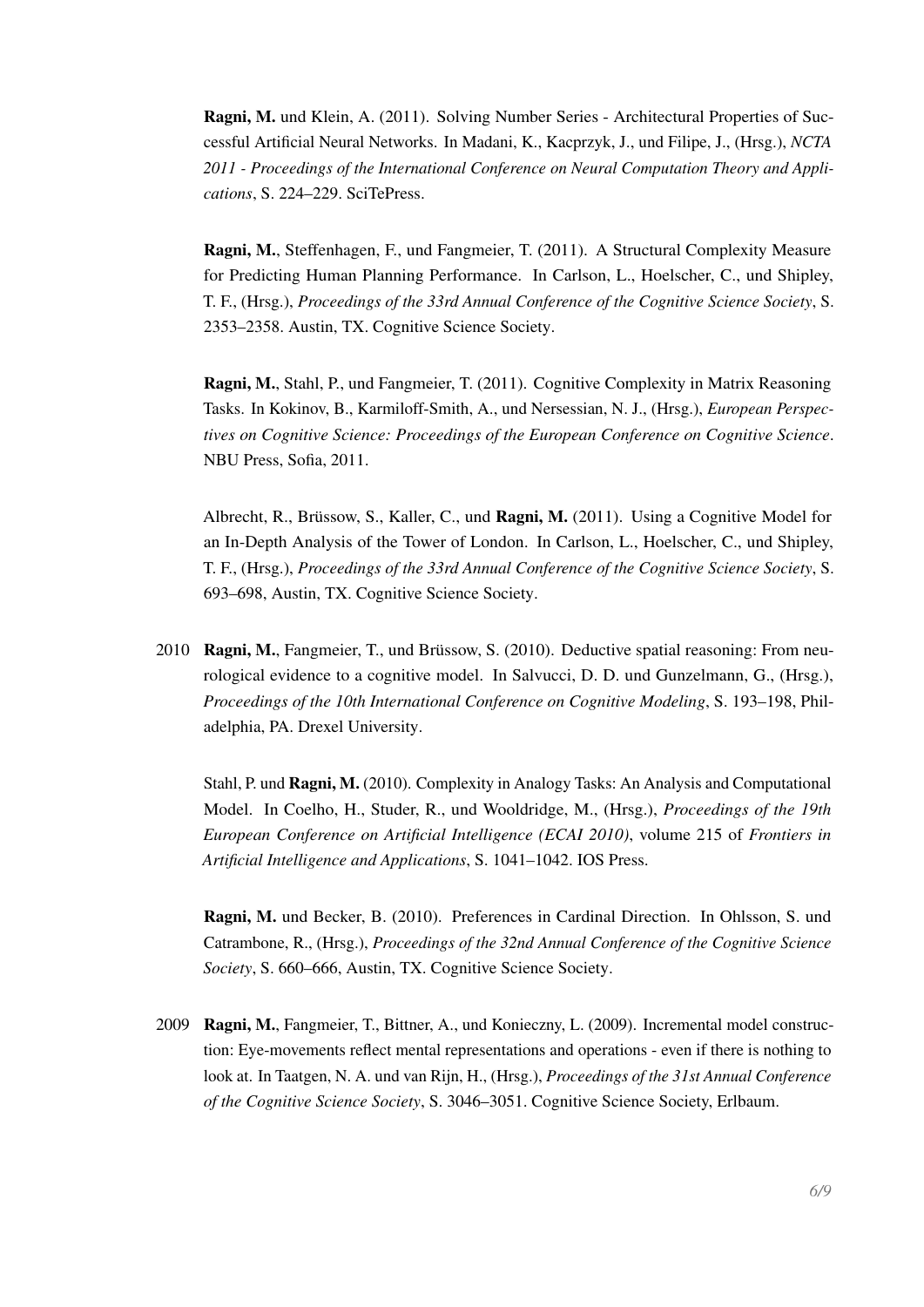Ragni, M. und Kuhnmünch, G. (2009). A Cognitive Perspective on QSR: Navigation as an Example. In Nebel, B. und Woelfl, S., (Hrsg.), *AAAI Spring Symposium: Benchmarking of Qualitative Spatial and Temporal Reasoning Systems*, S. 23–28. AAAI.

2008 Ragni, M. (2008). Human logic in spatial reasoning. In Love, B. C., McRae, K., und Sloutsky, V. M., (Hrsg.), *Proceedings of the 30th Annual Conference of the Cognitive Science Society*, S. 933–939, Austin, TX. Cognitive Science Society.

Ragni, M. und Wölfl, S. (2008). Reasoning about topological and positional information in dynamic settings. In *Proceedings of the Twenty-First International Florida Artificial Intelligence Research Society Conference, May 15-17, 2008, Coconut Grove, Florida, USA*, S. 606–611. AAAI Press.

2007 Ragni, M. und Steffenhagen, F. (2007). A cognitive computational model for spatial reasoning. In *AAAI Spring Symposium 2007*. AAAI Press; Menlo Park, CA.

Ragni, M., Schleipen, S., und Steffenhagen, F. (2007). Solving proportional analogies: A computational model. *Analogies: Integrating Multiple Cognitive Abilities*, 5:51.

Ragni, M., Tseden, B., und Knauff, M. (2007). Cross-cultural similarities in topological reasoning. In Winter, S., Duckham, M., Kulik, L., und Kuipers, B., (Hrsg.), *COSIT 2007, LNCS 4736*, S. 32–46. Springer-Verlag, Berlin Heidelberg.

Ragni, M. und Steffenhagen, F. (2007). Qualitative Spatial Reasoning: A Cognitive and Computational Approach. In *Proceedings of the 29th Annual Cognitive Science Conference*, S. 1415–1420, Mahwah, NJ. Lawrence Erlbaum Associates.

Ragni, M., Fangmeier, T., und Schleipen, S. (2007). What about negation in spatial reasoning? In *Proceedings of the 28th Annual Cognitive Science Conference*, S. 1409–1414, Mahwah, NJ. Lawrence Erlbaum Associates.

Schleipen, S., Ragni, M., und Fangmeier, T. (2007). Negation in spatial reasoning: A computational approach. In Hertzberg, J., Beetz, M., und Englert, R., (Hrsg.), *Advances in Artificial Intelligence - 30th Annual German Conference on AI*, S. 175–189, Berlin. Springer.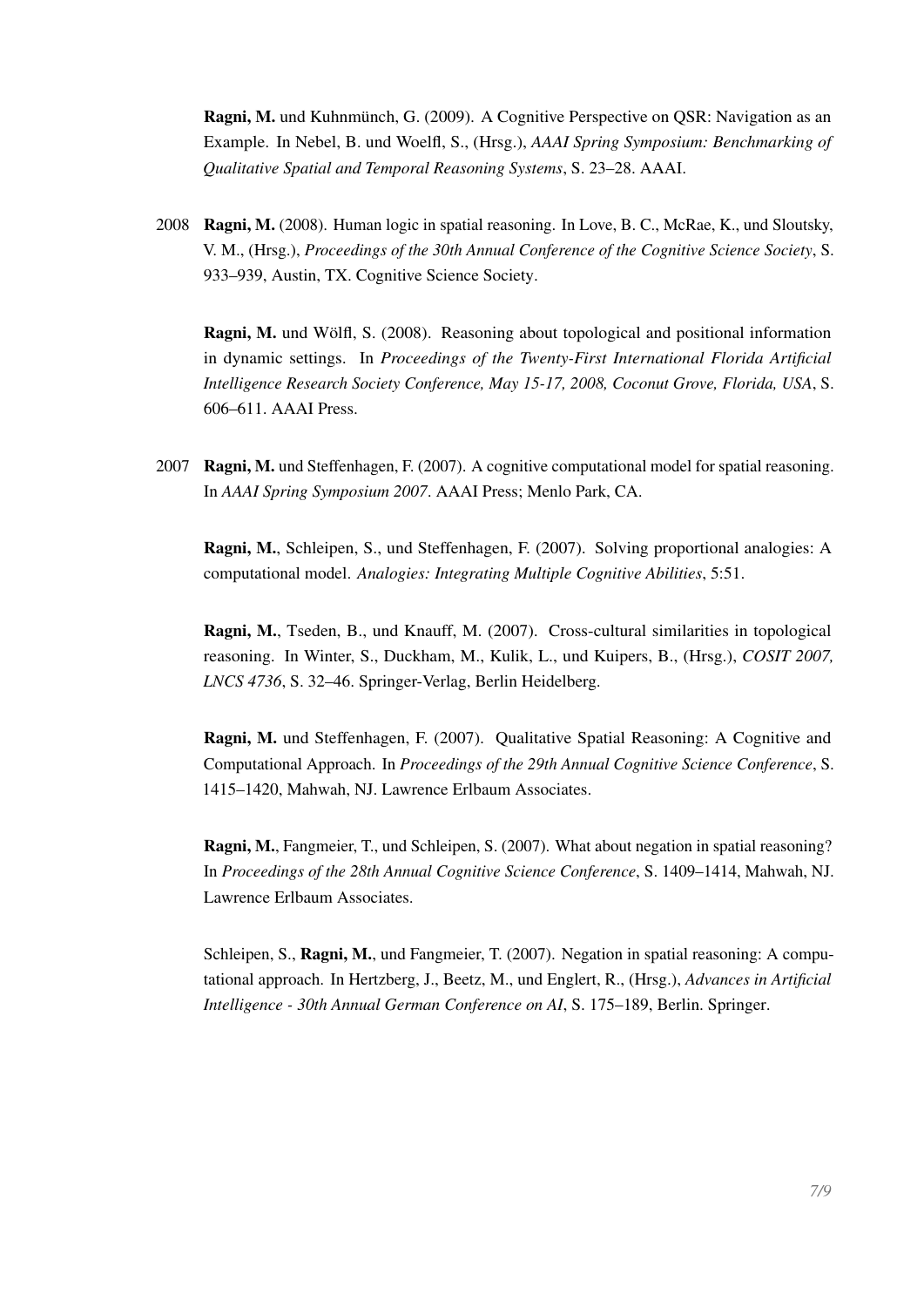Ragni, M., Fangmeier, T., Webber, L., und Knauff, M. (2007). Preferred mental models: How and why they are so important in human reasoning with spatial relations. In Freksa, C., Knauff, M., Krieg-Brückner, B., Nebel, B., und Barkowsky, T., (Hrsg.), *Spatial Cognition V: Reasoning, Action, Interaction*, S. 175–190, Berlin. Springer.

2006 Boeddinghaus, J., Ragni, M., Knauff, M., und Nebel, B. (2006). Simulating spatial reasoning using ACT-R. In *Proceedings of the Seventh International Conference on Cognitive Modeling*, S. 62–67, Mahwah, NJ. Erlbaum.

Ragni, M. und S. Wölfl, S. (2006). Temporalizing Cardinal Directions: From Constraint Satisfaction to Planning. In *KI 2006: Advances in Artificial Intelligence: 29th Annual German Conference on AI*, S. 64–78, Berlin. Springer.

Ragni, M., Fangmeier, T., Webber, L., und Knauff, M. (2006). Complexity in spatial reasoning. In Sun, R. und Miyake, N., (Hrsg.), *Proceedings of the 28th Annual Conference of the Cognitive Science Society*, S. 1986–1991, Mahwah, NJ. Erlbaum.

2005 Ragni, M. und Scivos, A. (2005). Dependency Calculus: Reasoning in a General Point Relation Algebra. In Furbach, U., (Hg.), *KI 2005: Advances in Artificial Intelligence, Proceedings of the 28th Annual German Conference on AI*, volume 3698 of *Lecture Notes in Computer Science*, S. 49–63. Springer Berlin Heidelberg, Berlin.

Ragni, M., Knauff, M., und Nebel, B. (2005). A computational model for spatial reasoning with mental models. In Bara, B., Barsalou, B., und Bucciarelli, M., (Hrsg.), *Proceedings of the 27th Annual Conference of the Cognitive Science Society*, S. 1064–70, Mahwah, NJ. Erlbaum.

Ragni, M. und Scivos, A. (2005). Dependency calculus: Reasoning in a general point algebra. In Kaelbling, L. P. und Saffiotti, A., (Hrsg.), *Proceedings of the 19th International Joint Conference on Artificial Intelligence*, S. 1575–1576, Edinburgh, Scotland (UK). Professional Book Center.

Ragni, M. und Wölfl, S. (2005). Temporalizing spatial calculi: On generalized neighborhood graphs. In Furbach, U., (Hg.), *KI 2005: Advances in Artificial Intelligence, Proceedings of the 28th Annual German Conference on AI*, S. 64–78, Berlin. Springer.